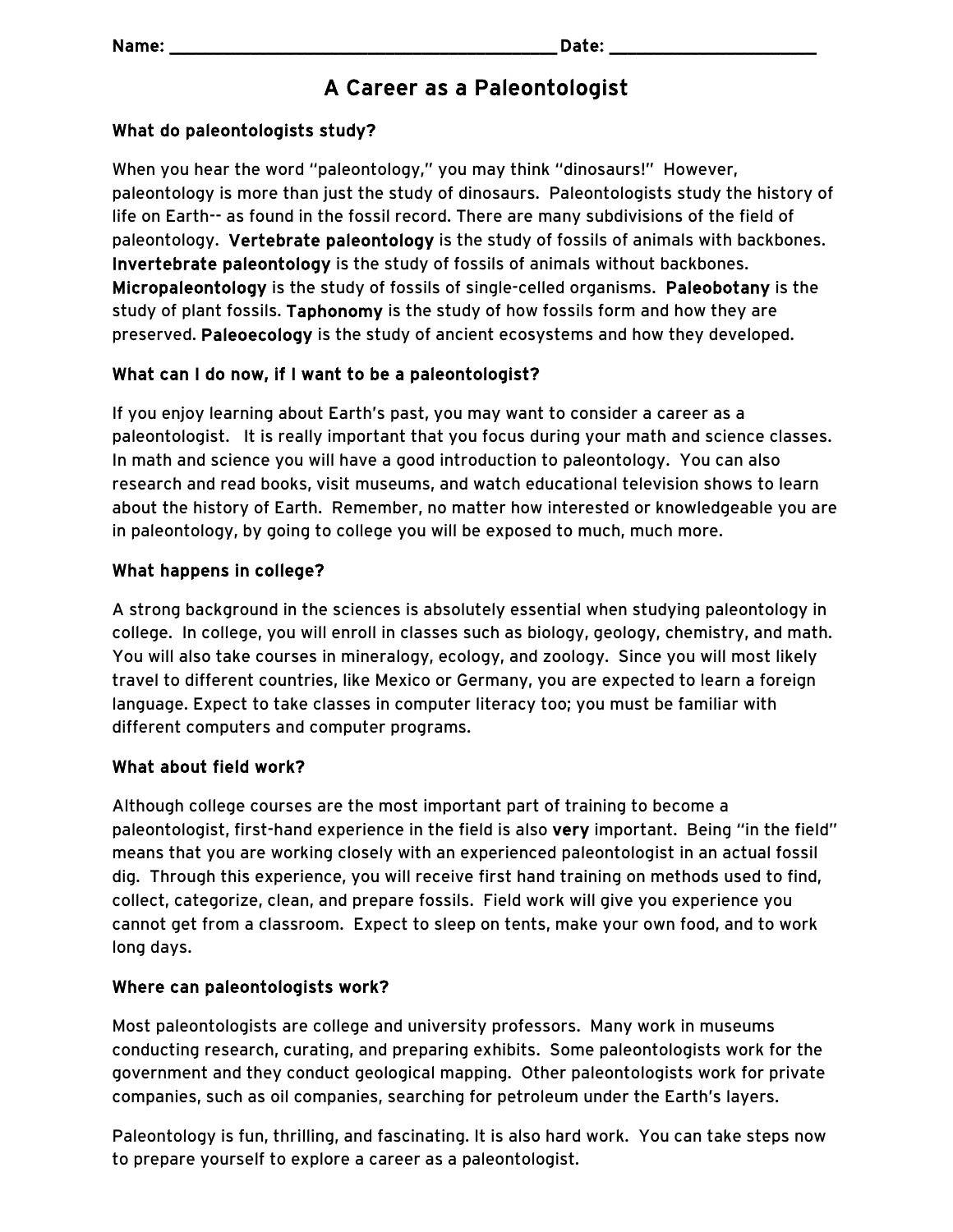- 1. What is a paleontologist?
- 2. What is the study of plant fossils called?
- 3. If a student likes to learn about Earth's past, what are two things he/she can do outside of school to learn even more?
- 4. What are some courses a paleontology student might take in college? Why are they important?

5. What should a student studying paleontology expect when conducting field work?

- 6. Give two examples of jobs a paleontologist might have.
- 7. What two subjects are very important for students who want to pursue a career in paleontology?
- 8. Are you interested in becoming a paleontologist? Why or why not?